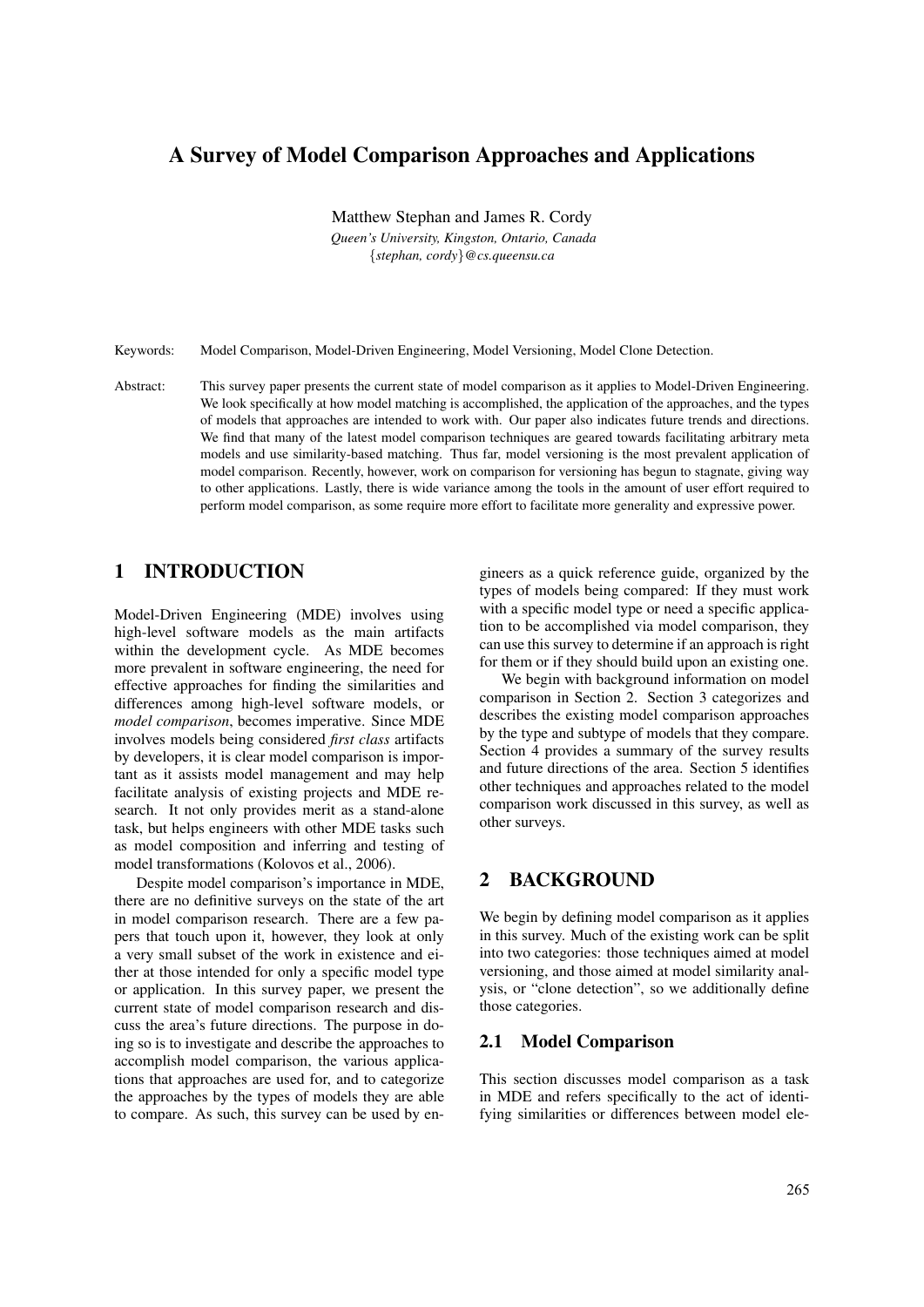ments. Aside from versioning and model clone detection, model comparison has merit in other areas of MDE including being the foundation for *model composition*, *model transformation testing* (Kolovos et al., 2006; Lin et al., 2004; Stephan and Cordy, 2013), and others discussed in this survey.

Kolovos, Paige, and Polack (2006) define model comparison as an operation that classifies elements into four categories: (1) Elements that match and conform, (2) Elements that match and do not conform, (3) Elements that do not match and are within the domain of comparison, and (4) Elements that do not match and are not within the domain of comparison. Matching refers to elements that represent the same idea or artifact, while conformance is additional matching criteria. An example of non conformance in an UML class diagram can be when a class in both models has the same name but one is abstract. So while they likely represent the same artifact, they do 'match enough' or conform to one another (Kolovos et al., 2006). The specific definition of conformance is dependent on the current comparison context and goal. The domain of the comparison can be viewed as matching criteria. Non-matching elements that are outside the domain of comparison can come from matching criteria that is either incomplete or intentionally ignoring them.

In the context of model versioning, model comparison has been decomposed into three phases (Brun and Pierantonio, 2008): Calculation, Representation, and Visualization. However, there is nothing about this decomposition that is specific to model versioning. In the following paragraphs we elaborate on these phases and provide examples of approaches.

Calculation. Calculation is the initial step of model comparison and is the act of identifying similarities and differences between different models. It can seen as the classification of elements into the four categories presented earlier. Calculation techniques can work with specific types of models, such as done with UML-model comparison methods (Alanen and Porres, 2003; Girschick, 2006; Kelter et al., 2005; Ohst et al., 2003; Xing and Stroulia, 2005). However, it is possible to have meta-model independent comparisons, such as techniques for Domain Specific Models (Lin et al., 2007) and other such approaches (Rivera and Vallecillo, 2008; Selonen and Kettunen, 2007; van den Brand et al., 2010). Kolovos, Di Ruscio, Pierantonio, and Paige (2009) break down calculation methods into four different categories based on how they match corresponding model elements: 1]*static identity-based matching*, which uses persistent and unique identifiers; 2]*signature-based* *matching*, which is based on an element's uniquelyidentifying signature that is calculated from a userdefined function; 3]*similarity-based matching*, which uses the composition of the similarity of an element's features; and 4]*custom language-specific matching algorithms*, which uses matching algorithms designed to work with a particular modeling language. In the remainder of this survey we focus mainly on this phase, as calculation is the most researched and is of the greatest interest to our industrial partners since it will help us with our goal of considering how to discover common sub-patterns among models (Alalfi et al., 2012).

Representation. This phase deals with the underlying form that the differences and similarities detected during calculation will take. One approach to representation is the notion of edit scripts (Alanen and Porres, 2003; Mens, 2002). Edit scripts are an operational representation of the changes necessary to make one model equivalent to another and can be comprised of primitive operations such as add, edit, and delete. They tend to be associated with calculation methods that use unique identifiers and may not be userfriendly due to their imperative nature. In contrast, model-based representation (Ohst et al., 2003) is a more declarative approach. It represents differences by recognizing the elements and sub-elements that are the same and those that differ. Most recently, an abstract-syntax-like representation (Brun and Pierantonio, 2008) has been proposed that represents the differences declaratively and enables further analysis. There are properties (Cicchetti et al., 2007; Van den Brand et al., 2010) for representation techniques that separate them from calculation approaches and make them ideal for MDE environments. Cicchetti, Di Ruscio, and Pierantonio (2008) provide a representation that is ideal for managing conflicts in distributed environments.

Visualization. Visualization involves displaying the differences in a desirable form to the end user. Visualization is considered somewhat secondary to calculation and representation and may be tied closely to representation. For example, model-based representation can be visualized through colouring (Ohst et al., 2003). Newer visualization approaches try to separate visualization from representation (Van den Brand et al., 2010; Wenzel, 2008; Wenzel et al., 2009). There is also an approach (Schipper et al., 2009) to extend visualization techniques for comparing text files to work with models by including additional features unique to higher level representations, such as folding, automatic layout, and navigation.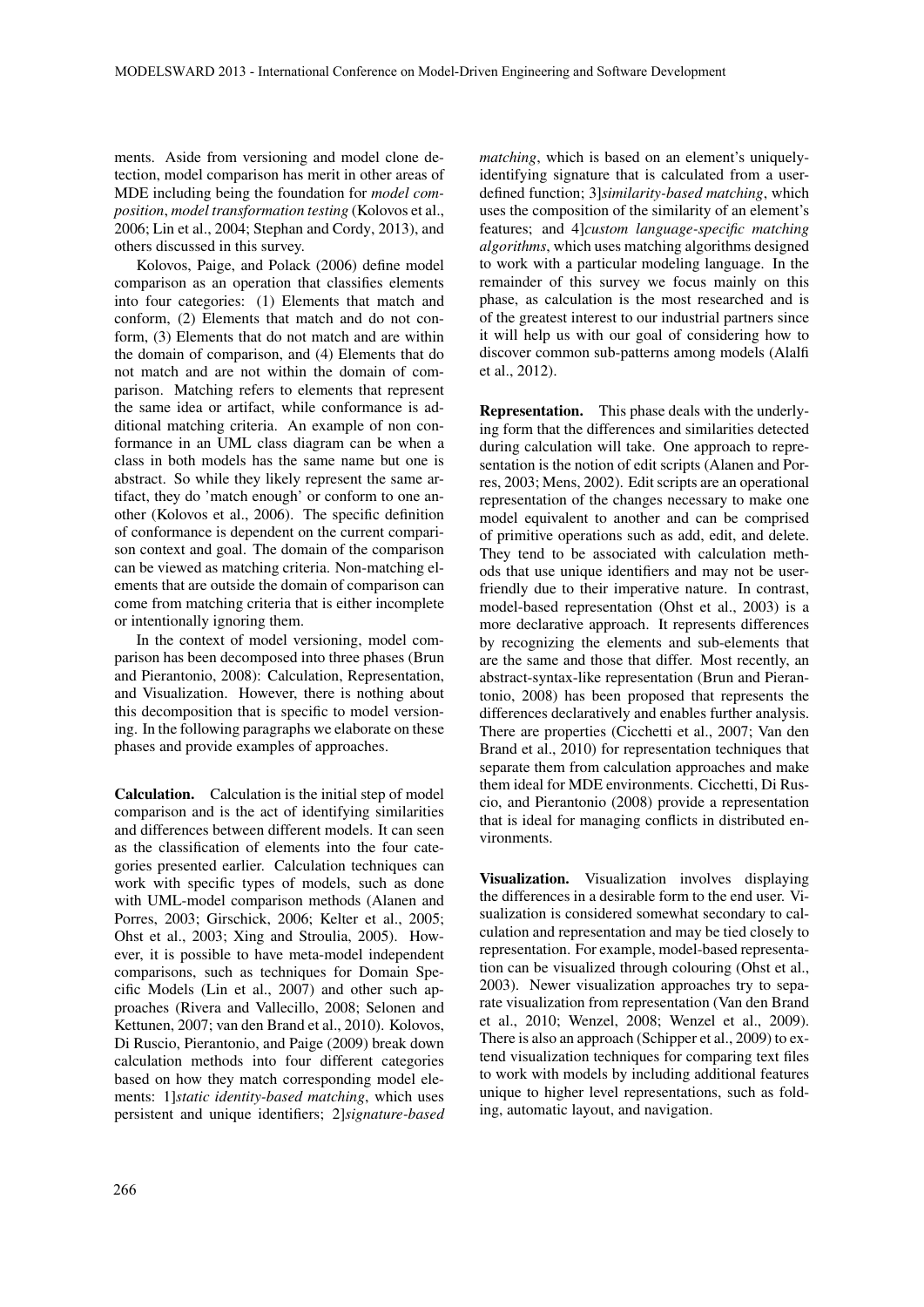### 2.2 Model Versioning

The need for collaboration amongst teams in MDE projects is equally significant as it is in traditional software projects. Traditional software projects achieve this through Version Control Systems (VCS) such as  $CVS<sup>1</sup>$  and Subversion<sup>2</sup>. Similarly, for MDE, it is imperative that modelers are able to work independently but later be able to reintegrate updated versions into the main project repository. Traditional VCS approaches do not work well with models as they are unable to handle model-specific problems like the "dangling reference" problem and others (Altmanninger et al., 2009).

Model versioning is broken into different phases by different people (Alanen and Porres, 2003; Altmanninger et al., 2008; Kelter et al., 2005). Generally, it is seen to require some form of model comparison or matching, that is, the identification of what model elements correspond to what other model elements; detection and representation of differences and conflicts; and model merging, that is, combining changes made to corresponding model elements while accounting for conflicts. For the purpose of this survey, we focus mainly on the first phase, model comparison. While the other phases are equally as important, we are interested mostly in the way model versioning approaches achieve model comparison.

#### 2.3 Model Clone Detection

Another example of model comparison being used in a different and specific context is model clone detection. In traditional software projects, a *code clone* refers to collections of code that are similar to one another in some measure of similarity (Koschke, 2006). One common reason that code clones arise in these projects is the implementation of a similar concept throughout the system. The problem with code clones is that a change in this one concept means that the system must be updated in multiple places. Research in code clones is very mature and there are many techniques and tools to deal with them (Roy et al., 2009).

The analogous problem of *model clone*s refers to groups of model elements that are shown to be similar in some defined fashion (Deissenboeck et al., 2009). By comparison with code clone detection, research in model clone detection is quite limited (Deissenboeck et al., 2010), with the majority of approaches thus far tailored for Simulink data-flow models.

# 3 MODEL COMPARISON APPROACHES AND APPLICATIONS

This section categorizes existing model comparison methods by the specific types of models they compare and discusses the applications of the comparisons. Within each section, we further classify the approaches by the sub type of model they are intended for. While some methods claim they can be extended to work with other types of models, we still place each one in only the category they have demonstrated they work with and make note of the claimed extendability.

## 3.1 Methods for Multiple Model Types

This section looks at approaches that are able to deal with more than one type of model, such as both structural and behavioral models. Approaches like this can be more general, but can not use information specific to the model type.

### 3.1.1 UML Models

UML is a meta model defined by the MOF and is the most prominent and well known example of a MOF instance. This section looks at model comparison approaches intended to compare more than one type of UML model.

Alanen and Porres (2003; 2005) perform model comparison as a precursor to model versioning. Their model matching is achieved through static identitybased matching as it relies on the UML's universally unique identifiers(UUID). Their work is focused on identifying differences between matched models. They calculate and represent differences as directed deltas, that is, operations that turn one model into the other and that can be reversed through a dual operation. Their difference calculation is achieved through the three steps that results in a sequence of operations: 1] Given a model V and V', map matched model elements through UUID comparison; 2] Add operations to create the elements within V' that do not exist in V and then add operations to delete the elements that are in V that are not in  $V'$ ; 3] For all the elements that are in both V and V', any changes that have occurred to the features within these elements from V to V' are converted to operations that ensure that feature ordering is preserved.

*Rational Software Architect.* (RSA) is an IBM product intended to be a complete MDE development environment for software modeling. Early versions of RSA, RSA 6 and earlier, allow for two ways of performing model comparison on UML models, both

<sup>1</sup>http://www.nongnu.org/cvs/

<sup>2</sup>http://subversion.tigris.org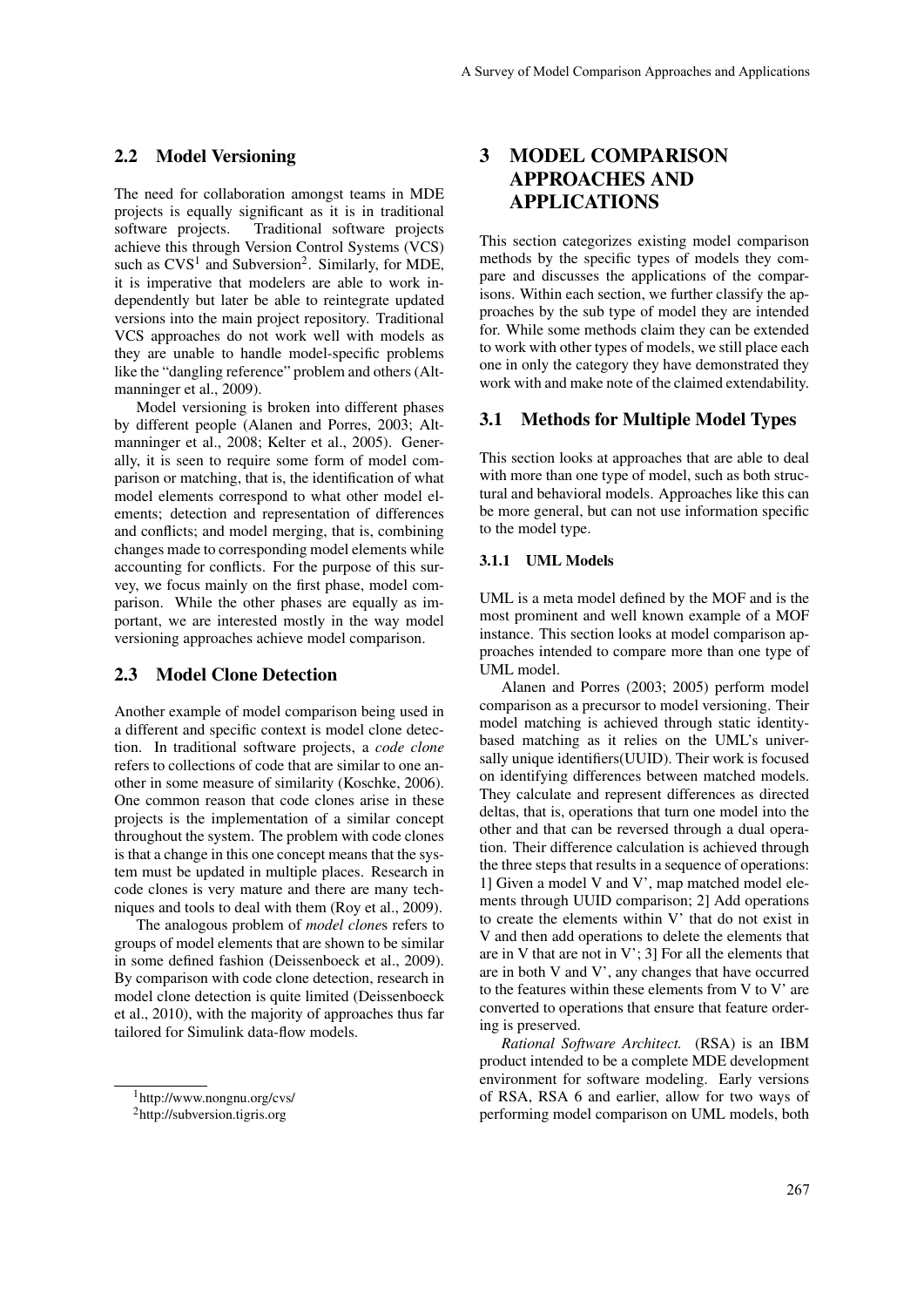

Figure 1: RSA "Compare with Local History" Window, adapted from (Letkeman, 2005).

of which are a form of model versioning: Comparing a model from its local history and comparing a model with another model belonging to the same ancestor (Letkeman, 2005). In both cases, model matching is done using UUIDs. The calculation for finding differences between matched elements is proprietary.

Figure 1 shows an example of the "compare with local history" RSA window. The bottom pane is split between the two versions while the top right pane describes the differences found between the two. The window and process for comparing a model with another model within the same ancestry is very similar. In RSA version 7 and later a facility is provided by the tool to compare and merge two software models that are not necessarily from the same ancestor (Letkeman, 2007). This is accomplished manually through user interaction, that is, there is no calculation taking place other than the option to do a relatively simple structural and UUID comparison. The user selects elements from the source that should be added to the target, maps matching elements from the source and target, and chooses the final names for these matched elements.

Another example of a technique that compares UML models and utilizes their UUIDs is proposed by Ohst, Welle, and Kelter (2003). This technique transforms UML models to graphs and then traverses each tree level with the purpose of searching for identical UUIDs. The technique takes into account differences among the matched model elements, such as features and relationships.

Selonen and Kettunen (2007) present a technique for model matching that derives signature-match rules based on the abstract syntax of the meta model describing the modeling language. Specifically, they say that two models match if they belong to the same meta class, have the same name and the same primary context, which includes the surrounding structure of the model comprised of neighbours and descendants.

They state that this technique can be extended to work with any MOF-based modeling languages. Additional rules can be added by extending the model with appropriate stereotypes that the technique can interpret.

Odyssey VCS (Oliveira et al., 2005) is a model versioning tool intended to work with all types of UML models in CASE environments. It does not perform model matching as all elements are linked to a previous version, starting with a baseline version. Differences or conflicts are detected by processing XML Metadata Interchange (XMI) files and using UML-specific knowledge to calculate what elements have been added, modified, or deleted.

Storrle (2010) developed the *MQlone* tool to experiment with the idea of detecting UML model clones. They convert XMI files from UML CASE models and turn them into Prolog<sup>3</sup>. Once in Prolog, they attempt to discover clones using static identity matching combined with similarity metrics such as size, containment relationships, and name similarity.

#### 3.1.2 EMF Models

Eclipse Modeling Framework (EMF) models <sup>4</sup> are MOF meta-meta models that can define meta models, such as UML. They are intended for use within the Eclipse development environment.

*EMFCompare* (Brun and Pierantonio, 2008) is an Eclipse project. Rather than relying on EMF models' UUIDs, they use similarity based-matching to allow the tool to be more generic and useful in a variety of situations. The matching calculation is based on various statistics and metrics that are combined to generate a match score. This includes analyzing the name, content, type, and relations of the elements. They also filter out element data that comes from default values. It should be noted that while *EMFCompare* is specific to EMF models, the underlying calculation engine is meta-model independent, similar to the approaches discussed in Section 3.1.3

TopCased (Farail et al., 2006) is a project providing an MDE environment that uses EMF models and is intended specifically for safety critical applications and systems. It performs its matching and differencing using static identity-based matching, similar to Alanen and Porres.

*SmoVer* (Reiter et al., 2007) is another model versioning tool that can work with any EMF-based model. In this approach they do both version-specific comparisons like Odyssey VCS, termed syntactical, and semantic comparisons. Semantic comparisons

 $3$ www.swi-prolog.org

<sup>4</sup>http://www.eclipse.org/emf/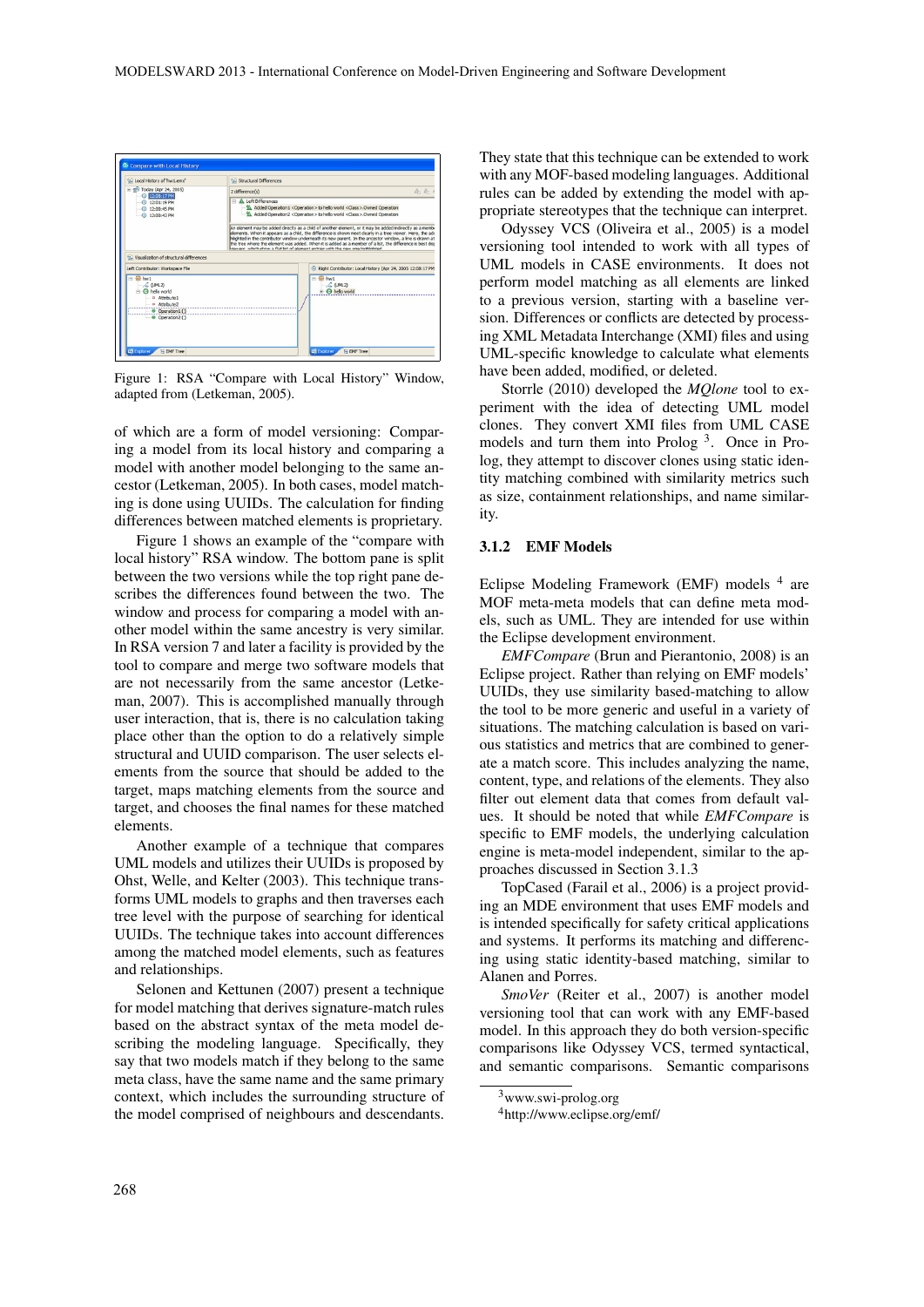are those that are carried out on semantic views. Semantic views, in this context, are the resulting models that come from a user-defined model transformation that SmoVer executes on the original models being compared in order to give the models meaning from a particular view of interest. These transformations are specified in the Atlas Transformation Language  $(ATL)$ <sup>5</sup>. Models are first compared syntactically, then transformed, then compared once again. Matching is accomplished through static-identity based matching and differences are calculated by comparing structural changes. The authors note that the amount of work required for creating the ATL transformations is not too large and that "the return on investment gained in better conflict detection clearly outweighs the initial effort spent on specifying the semantic views." The examples they discuss required roughly 50 to 200 lines of ATL transformation language code.

Riveria and Vallecillo (2008) employ similaritybased matching in addition to checking persistent identifiers for their tool, *Maudeling*. They use *Maude* (Clavel et al., 2002), a high-level language that supports rewriting-logic specification and programming, to facilitate the comparison of models from varying meta models specified in EMF. They provide this in the form of an Eclipse plugin called *Maudeling*. Using Maude, they specify a difference meta model that represents differences as added, modified, or deleted elements. The process first begins by using UUIDs. If there is no UUID match, they then rely on a variant of similarity-based matching that calculates the similarity ratio by checking a variety of structural features. Then, to calculate differences, they go through each element and categorize it based on a number of scenarios and incorporate this information into its difference meta model. There is no user work required as *Maudeling* has the ATL transformations within it that transforms the EMF models into their corresponding Maude representations. Operations are executed in the Maude environment automatically, requiring no user interaction with Maude.

#### 3.1.3 Metamodel-agnostic Approaches

This section discusses comparison approaches for models that can conform to an arbitrary meta model, assuming it adheres to specific properties.

Examples of Metamodel-independent approaches that use similarity-based matching strategies include the *Epsilon Comparison Language* (Kolovos, 2009) and Domain-Specific Model Diff*DSMDiff* (Lin et al., 2007). *DSMDiff* is an extension of work done on UML model comparison techniques. *DSMDiff* uses both similarity- and signature- based matching. The similarity-based matching focuses on the similarity of edges among different model nodes. *DSMDiff* evaluates differences between matched elements and considers them directed deltas. While *DSMDiff* was developed using DSMLs specified in the Generic Modeling Environment (GME), the techniques can be extended to work with any DSML creation tool. The creators of *DSMDiff* propose allowing userinteraction that will enable one to choose the mappings (matches) from a list of applicable candidates.

Epsilon Comparison Language (ECL) was developed after *DSMDiff* and *SiDiff*, which is discussed later, and attempts to address the fact that its predecessors do not allow for modellers to configure language-specific information that may assist in matching model elements from different meta models (Kolovos, 2009). This is accomplished in a imperative yet high-level manner. ECL allows modelers to specify model comparison rule-based algorithms to identify matched elements within different models. The trade off is that, while complex matching criteria can be expressed using ECL, it requires more time and knowledge of ECL. Kolovos acknowledges that metamodel-independent approaches using similaritybased matching typically perform fairly well, but there often are "corner cases" that ECL is well suited to identify.

A plugin for meta-Case applications was developed (Mehra et al., 2005) that performs model version comparison for models defined by a meta-Case tool. Meta-Case tools operate similarly to their CASE counterparts except they are not constrained by a particular schema or meta model. This plugin matches all the elements by their unique identifiers and calculates the differences as directed deltas. Oda and Saeki (2005) describe a graph-based VCS that is quite similar in that it works with meta-Case models and matches them using baselines and unique identifiers. Differences are calculated as directed deltas with respect to earlier versions.

Nguyen (2006) proposes a VCS that can detect both structural and textual differences between versions of a wide array of software artifacts. This approach utilizes similarity-based matching by assigning all artifacts an identifier that encapsulates the element and representing them as nodes within a directed attributed graph, similar to model clone detection approaches.

Van den Brand, Protic, and Verhoeff(2010) define a set of requirements for difference representations and argue that current meta-modeling techniques, such as MOF, are not able to satisfy them. They present their own meta-modeling technique and

<sup>5</sup>http://eclipse.org/atl/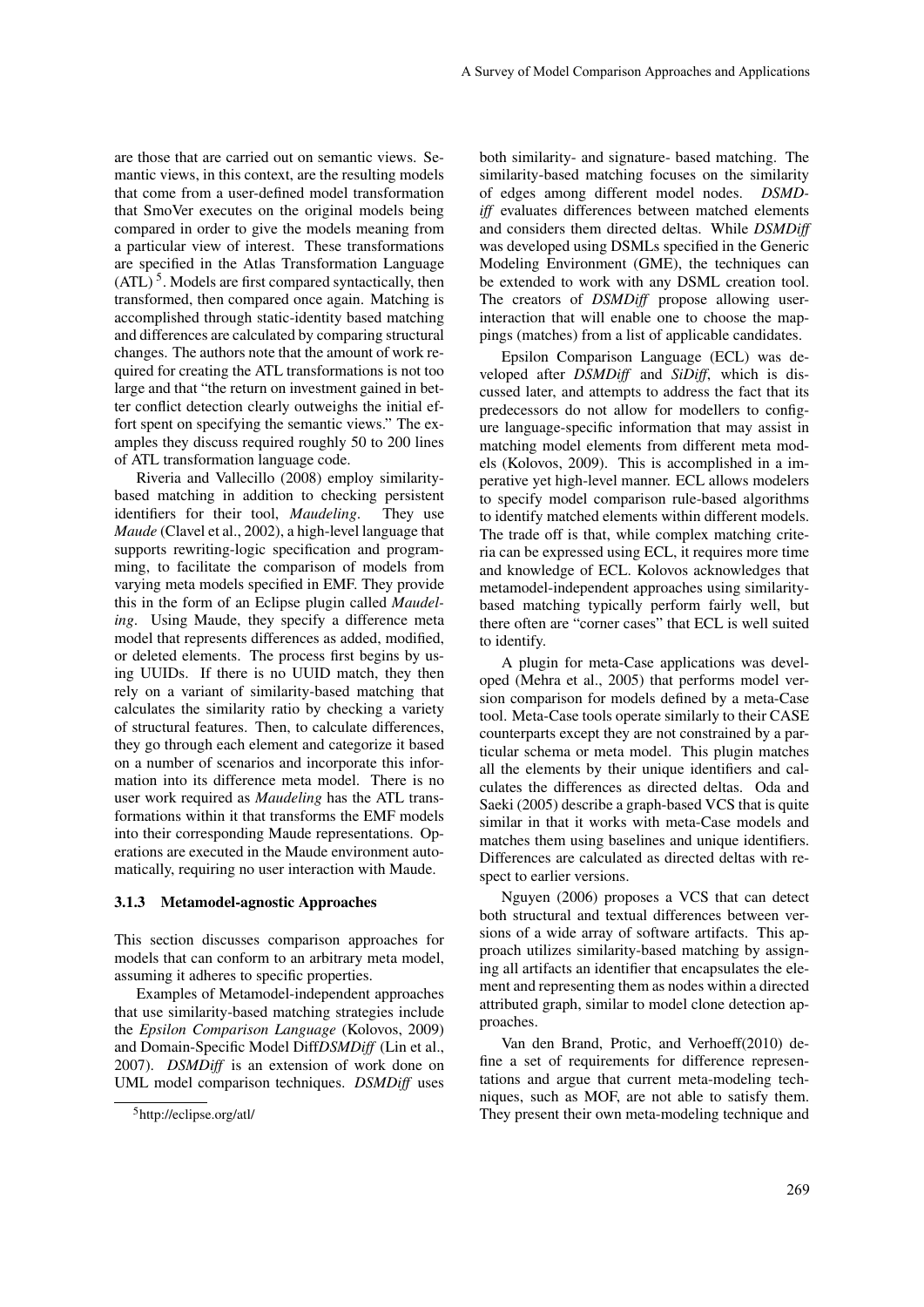define differences with respect to it. They provide a model comparison approach and prototype that allows user configuration of what combination of the four model-matching strategies to employ. The authors provide examples where they extend the work done previously for *SiDiff*, combining it with other matching techniques, like using a UUID. This generality comes at a cost of a large amount of configuration, work, and user-interaction.

There are methods that translate models into another language or notation that maintain the semantics of the models to facilitate model comparison. One example is the work done by Gheyi, Massoni,and Borba (2005) in which they propose an abstract equivalence notion for object models, in other words, a way of representing objects that allows them to be compared. They use an alphabet, which is the set of relevant elements that will be compared, and views, which are mappings that express the different ways that one element in one model can be interpreted by elements of a different model. Equivalence between two models is defined as the case where, for every interpretation or valid instance that satisfies one model, there exists an equivalent interpretation that satisfies an instance in the other model. They illustrate their approach using Alloy models <sup>6</sup>. Similarly, Maoz, Ringert, and Rumpe (2011b) present the notion of *semantic diff operators*, which represent the relevant semantics of each model, and *diff witnesses*, which are the semantic differences between two models. Semantics are represented through the use of mathematical formalisms. From these ideas, Maoz et al. provide the tools *cddiff* and *addiff* for class diagram differencing and activity class diagram differencing, respectively. Other examples of translating models into another language include UML models being translated into Promela/SPIN models (Chen and Cui, 2004; Latella et al., 1999; Lilius and Paltor, 1999), although this work does not intend to perform model comparison nor differencing explicitly.

The *Query/View/Transform*(QVT) standard provides the outline for three model transformation languages that can act on any arbitrary model or metamodel that conform to the MOF specification. One of these languages, *QVT-Relations*(QVT-R) allows for a declarative specification of two-way (bi-directional) transformations and is more expressive than the other QVT languages. This expressiveness allows for a form of model comparison through its *checkonly mode*, which is the mode where models are checked for consistency rather than making changes (Stevens, 2009). In brief, game theory is applied to QVT-R by using a verifier and refuter. The verifier confirms



Figure 2: Normalised model graph of model clone example (Deissenboeck et al., 2009).

that the check will succeed and the refuter's objective is to disprove it. The semantics of QVT are expressed in such a way that implies "the check returns true if and only if the verifier has a winning strategy for the game". This allows one to compare models assuming a transformation was expressed in this language that represented the differences or similarities being searched for. In this case, the transformation will yield true if the pair/set of models are consistent according to the transformation.

## 3.2 Methods for Behavior/Data-flow Models

### 3.2.1 Simulink and Matlab Models

*CloneDetective* (Deissenboeck et al., 2009) is an approach that uses ideas from graph theory and is applicable to any model that is represented as a data-flow graph. Models are first flattened and unconnected lines are removed. Subsequently, they are normalised by taking all of the blocks and lines found within the models and assigning them a label that consists of essential information for comparison. The information described in the label changes according to the type of clones being searched for by the tool. Figure 2 displays the result of this step on a Simulink model, including the labels that come from normalisation, such as UnitDelay and RelOp: $\langle$ . The grey portions within the graph represent a clone. This is accomplished by *CloneDetective* in its second phase: clone pair extraction. This phase is the most similar to the model matching discussed thus far, however, rather than matching single elements, it is attempting to match the largest common set of elements. It falls into the category of similarity-based matching as the features of each element are extracted, represented as a label during normalisation, and compared.

Similarly, *eScan* and *aScan* algorithms attempt to detect exact-matched and approximate clones, respectively (Pham et al., 2009). Exact-matched clones are groups of model elements having the same size and aggregated labels, which contain topology information and edge and node label information. Approximate clones are those that are not exactly matching

<sup>6</sup>http://alloy.mit.edu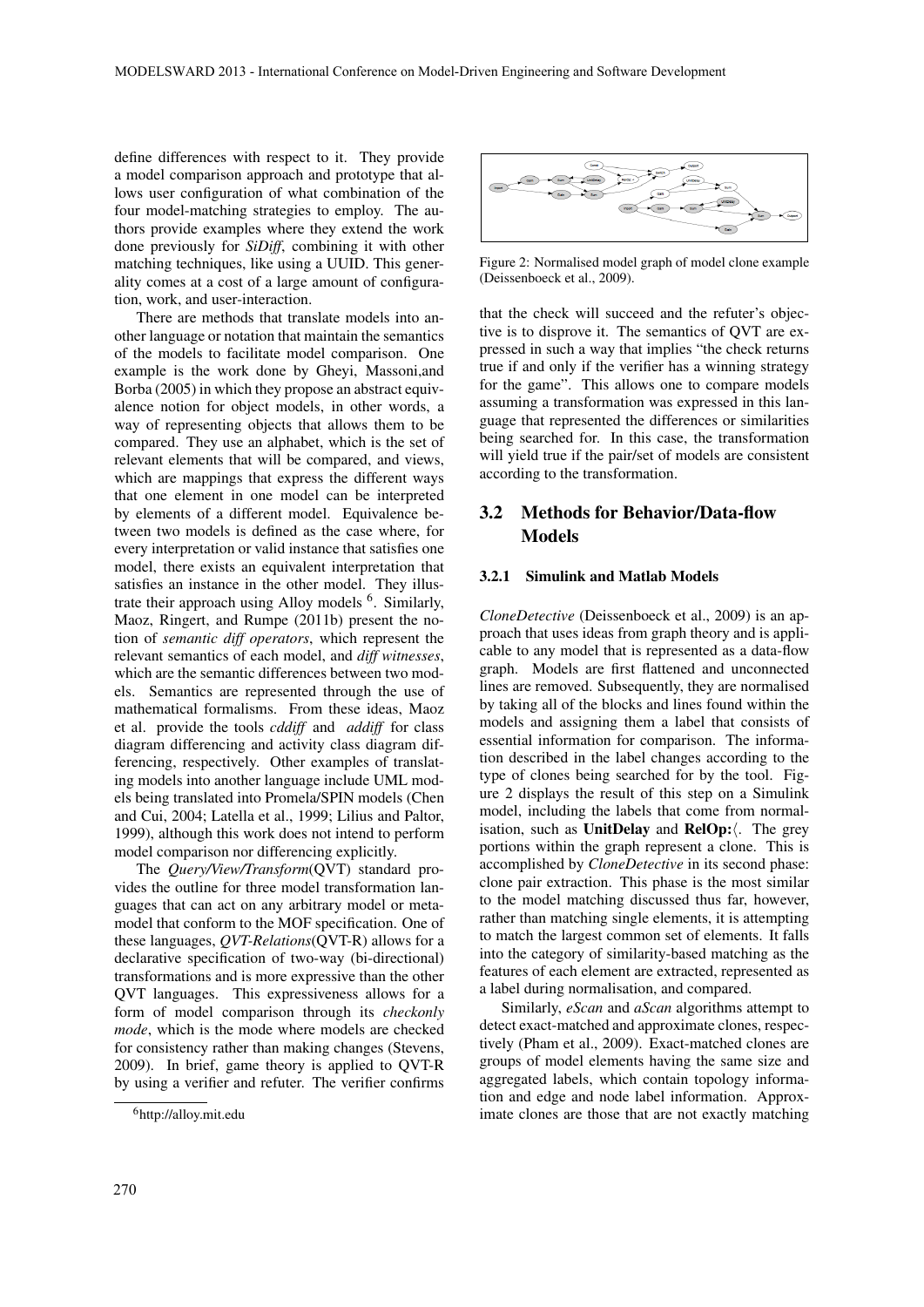but fit some similarity criteria. *aScan* uses vectorbased representations of graphs that account for a subset of structural features within the graph. The main difference between these algorithms and *CloneDetective* is that these algorithms group their clones first and from smallest to largest. They claim that this helps detect clones that *CloneDetective* can not. This is later refuted, however, by the authors of *CloneDetective* (Deissenboeck et al., 2010). *aScan* is able to detect approximate clones while *CloneDetective* is not. Much like *CloneDetective*, these algorithms utilize similarity-based matching.

Al-Batran, Schatz, and Hummel (2011) note that existing approaches deal with syntactic clones only, that is they can detect only syntactically and structural similar copies. Using normalization techniques that utilize graph transformations, they extend these approaches to cover semantic clones that may have similar behavior but different structure. So, a clone in this context is now defined as two (sub)sets of models that have "equivalent unique normal forms" of models. These unique normal forms are acquired by performing 40 semantic-preserving transformations on Simulink models. It was found that extending clone detection in this way yields more clones than simple syntactic comparison.

Most recently, Alalfi, Cordy, Dean, Stephan, and Stevenson (2012) developed *Simone*, which detects near-miss clones in Simulink models. This is done by modifying existing code-clone techniques to work with the textual representations of the Simulink models while still being model-sensitive. In comparison to *CloneDetective*, they detect the same exact clones and some additional near-miss ones.

#### 3.2.2 Sequence Diagrams

Liu, Ma, Zhang, and Shao (Liu et al., 2007) discover duplication in sequence diagrams. They convert sequence diagrams into an array and represent that array as a suffix tree. This tree is traversed and duplicates are extracted by looking for the longest common prefix, or elements that lead to the leaf node, of two suffixes. Duplicates are defined as a set of sequence-diagram fragments that contain the same elements and have the same sequence-diagram specific relationships. Figure 3 demonstrates an example of a duplicate. In this case, the largest common prefix include the four elements highlighted within each diagram. The image is taken from their tool *DuplicationDetector*. Much like the model clone detection approaches discussed, this technique employs a variation of similarity-based matching as it is comparing a graph representation of a fragment's features/elements.



Figure 3: Duplicate sequence fragment (Liu et al., 2007).

#### 3.2.3 Statechart Diagrams

Nejati et al. (2007) match state chart diagrams for the purpose of model merging. They accomplish this by using heuristics that include looking at terminological, structural, and semantic similarities between models. The heuristics are split into 2 categories: static heuristics that use attributes without semantics, such as the names or features of elements; and behavioural heuristics, which find pairs that have similar dynamic behavior. Due to the use of heuristics, this approach requires a domain expert look over the relations and add or remove relations, accordingly, to acquire the desired matching relation. This approach employs both similaritybased matching through static heuristics and customlanguage specific matching through dynamic heuristics. After similarity is established between two state charts, the merging operation calculates and represents differences as variabilities, or guarded transitions, from one model to the other.

## 3.3 Methods for Structural Models

This section discusses approaches that are designed to work with models that represent the structure of a system. They benefit from the domain knowledge gained by working with structural models only.

Early work on comparing and differencing software structural diagrams was done by Rho and Wu (1998). They focus on comparing a current version of an artifact to its preceding ancestor.

#### 3.3.1 UML Structural Models

*UMLDiff* (Xing and Stroulia, 2005) uses custom language-specific matching by using name-similarity and UML structure-similarity to identify matching elements. These metrics are combined and compared against a user-defined threshold. It is intended to be a model versioning reasoner: It discovers changes made from one version of a model to another.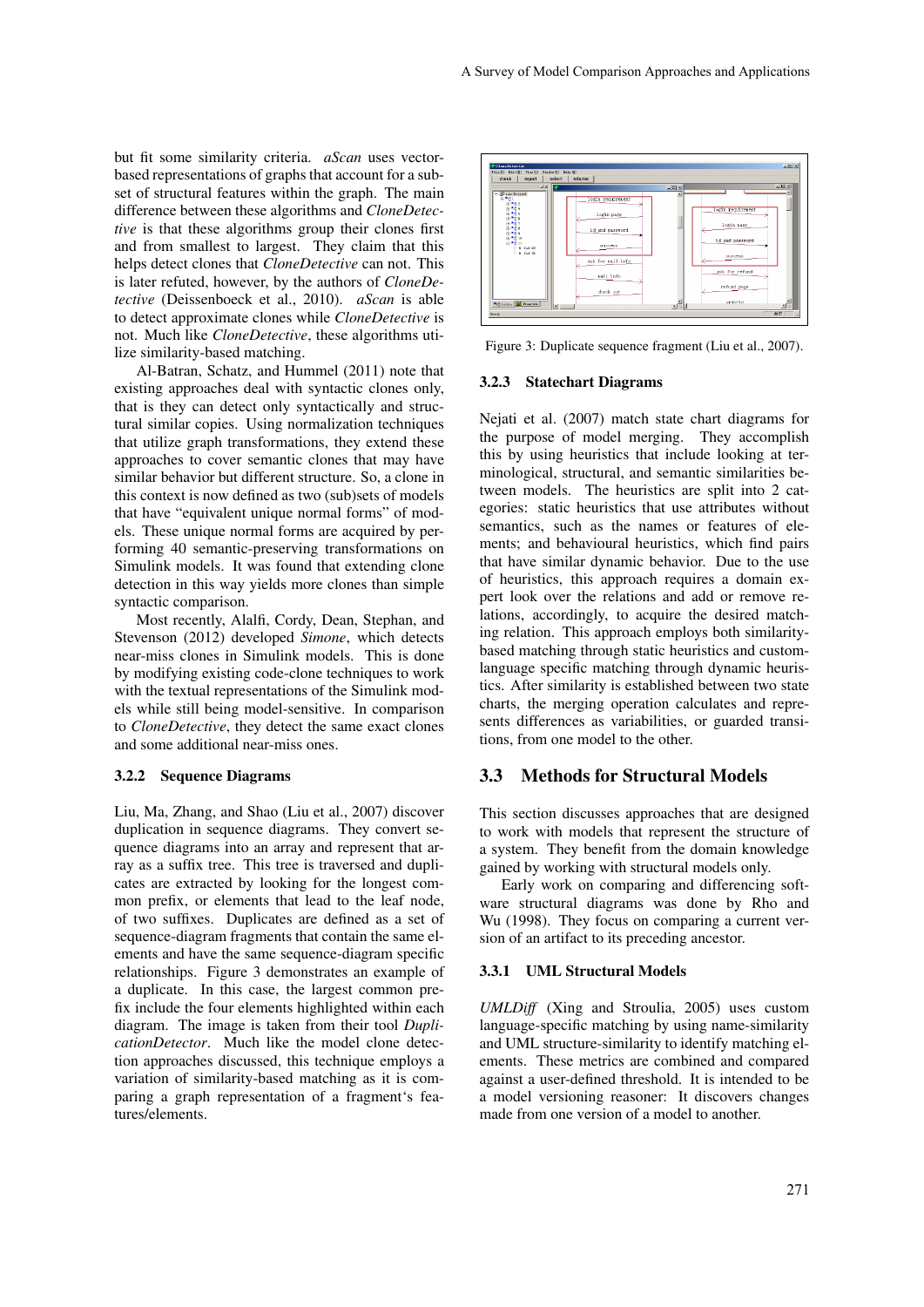*UMLDiff cld* (Girschick, 2006) focuses on UML class diagram differencing. It uses a combination of static identity-based and similarity-based matching within its evaluation function, which measures the quality of a match. Similarly, *Mirador* (Barrett et al., 2010) is a plugin created for the Fujaba (From Uml to Java and Back Again) $<sup>7</sup>$  tool suite that allows</sup> for user directed matching of elements. Specifically, users can select match candidates that are ranked according to a similarity measure that is a combination of static identity-based and similarity-based matching, like *UMLDiff cld*.

Reddy et al. (2005) use signature-based matching in order to compare and compose two UML class models in order to assist with Aspect-oriented modeling (Elrad et al., 2002). Models are matched based on their signatures, or property values associated with the class. Each signature has a signature type, which is the set of properties that a signature can take. Using KerMeta<sup>8</sup>, a model querying language, the signatures used for comparison are derived by the tool based on the features it has within the meta model.

Berardi, Calvanese, and De Giacomo (2005) translate UML class diagrams into ALCQI, a "simple" description logic representation. They show that it is possible for one to reason about UML class diagrams as ALCQI description logic representations and provide an encoding from UML class diagrams to ALCQI. While the translation does not maintain the entire semantics of the UML classes, it preserves enough of it to check for class equivalence. Because they use UML-specific semantics, we argue that theirs is a form of language-specific matching.

Maoz, Ringert, and Rumpe (2011a) extend work on semantic differencing and provide a translation prototype, called *CD2Alloy*, that converts UML classes into Alloy. This Alloy code contains constructs that determine the corresponding elements of two UML class diagrams and also allows for semantic comparisons, such as determining if one model is a refinement of another. It can be considered to be a custom-language specific comparison because of its use of UML semantics.

#### 3.3.2 Metamodel-agnostic Approaches

Preliminary work on model comparison was done by Chawathe, Rajaraman, Garcia-Molina, and Widom (1996) in which they devised a comparison approach intended for any structured document. They convert the data representing the document structure into a graph consisting of nodes that have identifiers



Figure 4: Example SiDiff comparison (Kelter et al., 2005).

derived from the corresponding elements they represent. This approach, which is analogous to the model clone detection techniques, uses similaritybased matching and describes differences in terms of directed deltas.

*SiDiff* (Kelter et al., 2005) is very similar to *UMLDiff* except *SiDiff* uses a simplified underlying comparison model in order to be able to handle any models stored in XMI format. Similarly to *UMLDiff*, it uses similarity-based metrics. In contrast to *UMLDiff*, as shown by the up arrow in Figure 4, its calculation begins bottom-up by comparing the sub elements of a pair of model elements starting with their leaf elements. This is done with respect to the elements' similarity metrics. An example of a weighted similarity is having a class element consider the similarity of its class name weighted the highest. So, in the case of the two Class elements being compared in Figure 4, all of the Classifier elements are compared first. If a uniquely identifying element is matched, such as a class name, they are immediately identified as a match. This is followed by top-down propagation of this matching pair. This top-down approach allows for the algorithm to deduce differences by evaluating a correspondence table that is the output of the matching phase.

Similarly to the translation of UML class diagrams into ALCQI, D'Amato; Staab;and Fanizzi (2008), propose a comparison measure for description logics, such as those used in the Semantic Web<sup>9</sup>. This is accomplished by using existing ontology semantics. They describe a semantic similarity measure that is able use the semantics of the ontology that the concepts refer to.

## 3.4 Methods for Product Line Architectures

Chen, Critchlow, Garg, Van der Westhuizen, and Van der Hoek (Chen et al., 2004) present work to do comparisons of product line models for merging. The

<sup>7</sup>http://www.fujaba.de/

<sup>8</sup>http://www.kermeta.org

<sup>9</sup>http://semanticweb.org/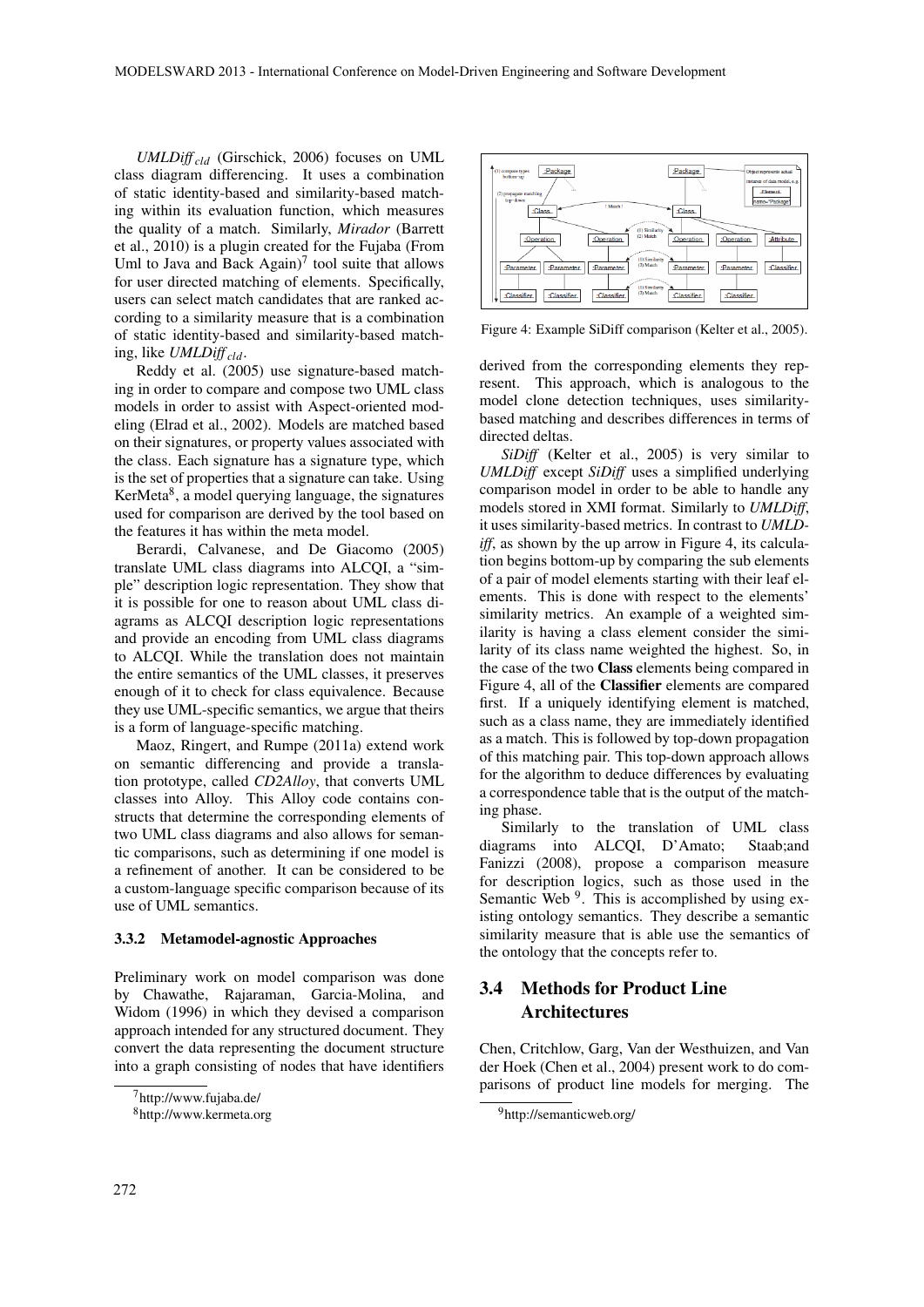assumption in this work is that the comparison is being done between two versions of the same artifact. Comparison is done recursively and is increasingly fine grained as the algorithm delves deeper into the product-line hierarchy. This approach employs similarity-based matching: lower elements in the hierarchy compare interfaces, optionality, and type; and higher level elements compare the elements contained within them. Differences are represented as directed deltas.

Rubin and Chechik (2012) devise a framework for comparing individual products that allows for them to be updated automatically to a product line conforming to those used in product-line engineering. They use similarity-based matching, that is, products are viewed as model elements and a match is defined as the case where a pair of model elements have features that are similar enough to be above a defined weighted threshold. The authors note that "(their) refactoring framework is applicable to a variety of model types, such as UML, EMF or Matlab/Simulink, and to different compare, match and merge operators". The foreseeable user work that would be required in using this framework includes having a domain expert specify the similarity weights and features of interest and also determining the optimum similarity thresholds.

### 3.5 Methods for Process Models

Soto and Munch (2006) discuss the need for ascertaining differences among software development process models and outline what such a difference system would require. They devise *Delta-P* (Soto, 2007), which can work with various UML process models. *Delta-P* converts process models into Resource Description Framework (RDF)  $10$  notation in order to have them represented in a normalized triplebased notation. It then performs an identity-based comparison and calculates differences. They employ staticidentity based matching as they use unique identifiers. Differences are represented as directed deltas, which can be grouped together to form higher level deltas.

Similarly, Dijkman, Dumas, Van Dongen, Karik, and Mendling(Dijkman et al., 2011) discuss three similarity metrics that help compare stored process models: node matching similarity, which compares the labels and attributes attached to process model elements; structural similarity, which evaluates labels and topology; and, behavioral similarity, which looks at labels in conjunction with causal relations from the process models.

# 4 SUMMARY AND FUTURE DIRECTIONS

Table 1 summarizes the approaches discussed in this survey paper organized by the type and sub type of model they can compare. As seen in the table, similarity-based matching is the most commonly employed strategy. It is clear that one future direction of work in this area is the focus on tools that are able to work with models that conform to an arbitrary meta model. This result is consistent with the recent trend in domain-specific modeling.

The majority of work in model comparison appears to be geared towards model versioning, however the most recent work is not. Much of the recent work is focusing on model transformation testing and model clone detection. Also, new extensions of existing model comparison approaches are being attempted such as the extension of model clone detection in order to detect common sub-structures or patterns within models (Stephan et al., 2012). These patterns can ideally be used by project engineers to facilitate analysis and assist in the development of future MDE projects.

The last column showcases the relative amount of user work required to accomplish model comparison. This is based on our research performed for this survey and is purely qualitative. The justification for each tool that has one \* or more can be found in the textual descriptions provided previously. ECL and the approach presented by Van den Brand et al. require the most user work, however this is intentional to allow for more power and generality. Many approaches require no user interaction as they operate under specific conditions or are dynamic enough to understand the context or meta models they are working with.

### 5 RELATED WORK

### 5.1 Other Comparison Approaches

There is an abundance of work in comparing software artifacts at the code level: However, there are many arguments as to why these are not easily transferable to the modeling domain (Altmanninger et al., 2009).

There are approaches that serialize models to text, for example, XML document difference detection (Cobena et al., 2002), schema-based matching (Shvaiko and Euzenat, 2005), and tools like *Xlinkit* (Nentwich et al., 2003), which compares XMI representations of models. These approaches focus on too low a level of abstraction in that they can not ac-

<sup>10</sup>http://www.w3.org/RDF/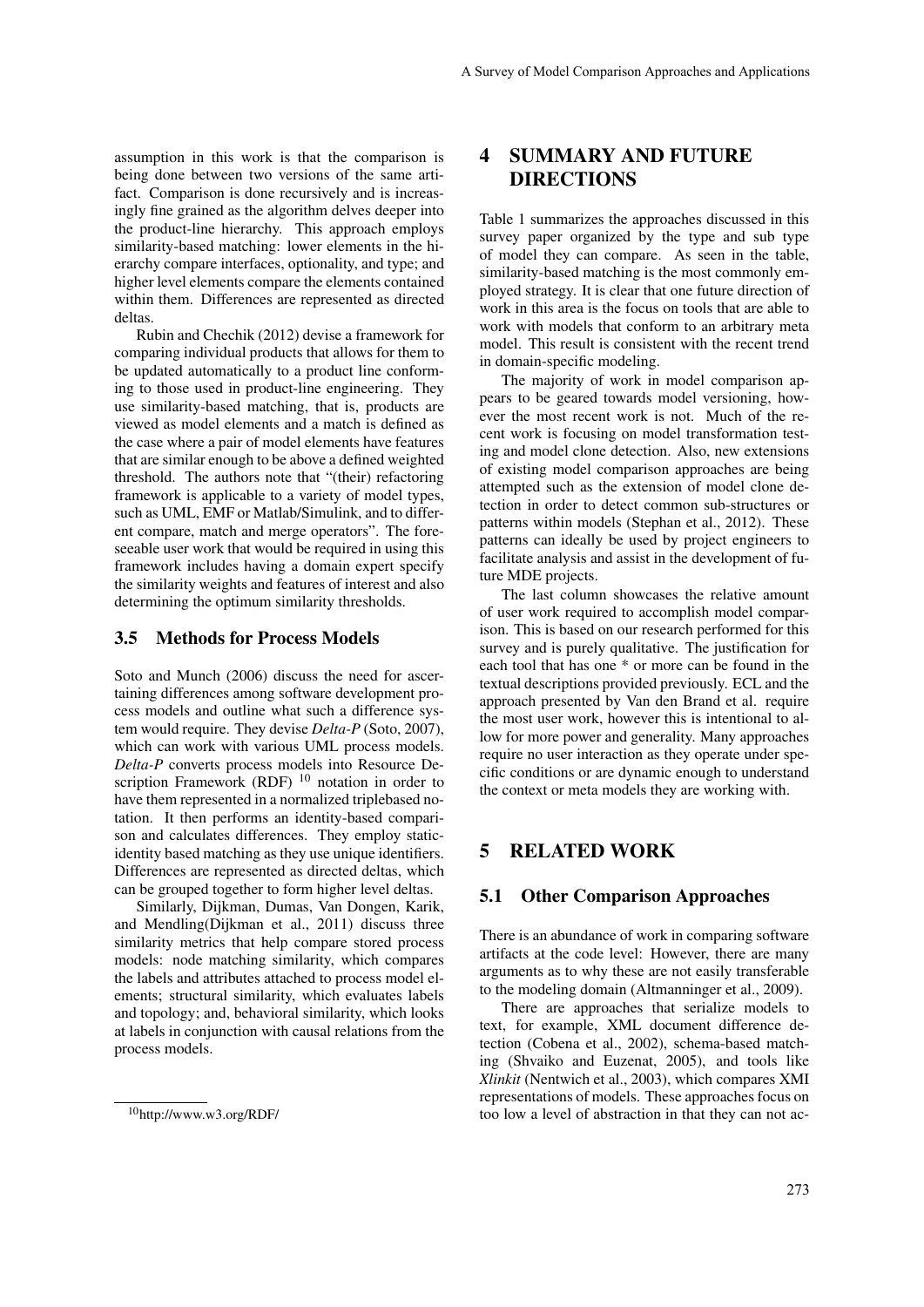| <b>Types of models</b>                                                                                                                                                                                                                                                                                                                                             | Subtype of model                          | Specific<br>approach/tool                  | Matching<br>strategy+ | Primary<br>use#                 | WR4C~          |
|--------------------------------------------------------------------------------------------------------------------------------------------------------------------------------------------------------------------------------------------------------------------------------------------------------------------------------------------------------------------|-------------------------------------------|--------------------------------------------|-----------------------|---------------------------------|----------------|
| Multiple types of<br>models                                                                                                                                                                                                                                                                                                                                        | <b>UML</b> Models                         | Alanan                                     | SI                    | MV                              | ä,             |
|                                                                                                                                                                                                                                                                                                                                                                    |                                           | <b>RSA</b><br>(Same/Different<br>Ancestor) | SI                    | MV and<br><b>MM</b>             | $-$ /**        |
|                                                                                                                                                                                                                                                                                                                                                                    |                                           | Ohst                                       | SI                    | MV                              |                |
|                                                                                                                                                                                                                                                                                                                                                                    |                                           | Odyssey-VCS                                | ä,                    | MV                              | **             |
|                                                                                                                                                                                                                                                                                                                                                                    |                                           | Selonen                                    | SIG                   | MM                              | *              |
|                                                                                                                                                                                                                                                                                                                                                                    | <b>EMF</b> Models                         | <b>EMF</b> Compare                         | <b>SIM</b>            | MV                              | $\overline{a}$ |
|                                                                                                                                                                                                                                                                                                                                                                    |                                           | TopCased                                   | <b>SI</b>             | MV                              |                |
|                                                                                                                                                                                                                                                                                                                                                                    |                                           | SMoVer                                     | SI                    | MV                              | **             |
|                                                                                                                                                                                                                                                                                                                                                                    |                                           | Maudeling                                  | SI and<br><b>SIM</b>  | MV                              |                |
|                                                                                                                                                                                                                                                                                                                                                                    | Metamodel-<br>Agnostic<br>(Independent)   | ECL                                        | <b>SIM</b>            | MM and<br>MTT                   | ***            |
|                                                                                                                                                                                                                                                                                                                                                                    |                                           | <b>DSMDiff</b>                             | <b>SIM</b>            | MTT and<br>MV                   | ×.             |
|                                                                                                                                                                                                                                                                                                                                                                    |                                           | Mehra-MetaCase                             | SI                    | MV                              |                |
|                                                                                                                                                                                                                                                                                                                                                                    |                                           | Van den Brand                              | SI, SIM,<br>SIG.CLS   | MV and<br>MM                    | ***            |
|                                                                                                                                                                                                                                                                                                                                                                    |                                           | Nguyen                                     | <b>SIM</b>            | MV                              | $\overline{a}$ |
|                                                                                                                                                                                                                                                                                                                                                                    |                                           | QVT-R                                      | SI                    | <b>MTS</b>                      | **             |
| <b>Behavioural</b> or<br>Data-Flow<br>models                                                                                                                                                                                                                                                                                                                       | Mathlab/Simulink                          | CloneDetective                             | <b>SIM</b>            | <b>MCD</b>                      |                |
|                                                                                                                                                                                                                                                                                                                                                                    |                                           | eScan / aScan                              | <b>SIM</b>            | <b>MCD</b>                      | $\overline{a}$ |
|                                                                                                                                                                                                                                                                                                                                                                    |                                           | Simone                                     | <b>SIM</b>            | <b>MCD</b>                      | ٠              |
|                                                                                                                                                                                                                                                                                                                                                                    | <b>UML</b> Sequence<br>Diagram            | Liu                                        | SIM                   | MCD/VE<br>$\mathbb R$           |                |
|                                                                                                                                                                                                                                                                                                                                                                    | Statecharts                               | Nejati                                     | SIM and<br><b>CLS</b> | MM                              | ×.             |
| Structural<br>models                                                                                                                                                                                                                                                                                                                                               | <b>UML</b> Models                         | <b>UMLDiff</b>                             | <b>CLS</b>            | $\ensuremath{\text{MV}}\xspace$ |                |
|                                                                                                                                                                                                                                                                                                                                                                    |                                           | UMLDiff <sub>eld</sub>                     | SI and<br><b>SIM</b>  | MV                              |                |
|                                                                                                                                                                                                                                                                                                                                                                    |                                           | Reddy                                      | <b>SIG</b>            | <b>AOM</b>                      | ٠              |
|                                                                                                                                                                                                                                                                                                                                                                    |                                           | Mirador                                    | <b>SIM</b>            | MV and<br>MM                    | **             |
|                                                                                                                                                                                                                                                                                                                                                                    |                                           | CD2Alloy                                   | <b>CLS</b>            | GC                              |                |
|                                                                                                                                                                                                                                                                                                                                                                    |                                           | Convert to ALCQI                           | <b>CLS</b>            | GC                              |                |
|                                                                                                                                                                                                                                                                                                                                                                    | Metamodel-<br>Agnostic                    | Chawathe                                   | SIM                   | MV                              |                |
|                                                                                                                                                                                                                                                                                                                                                                    | (Independent)                             | SiDiff                                     | <b>SIM</b>            | MV                              | **             |
| <b>Product Line</b><br>architectures                                                                                                                                                                                                                                                                                                                               | Any PLA                                   | Chen                                       | SIM                   | MV                              |                |
|                                                                                                                                                                                                                                                                                                                                                                    |                                           | Rubin                                      | <b>SIM</b>            | MM                              | *              |
| <b>Process models</b>                                                                                                                                                                                                                                                                                                                                              | Software<br>Development<br>Process Models | Delta-P                                    | SI                    | MV                              |                |
| Legend<br>+ - SI = Static-identity based, SIM=Similarity based, SIG=Signature based, CLS=Custom-language specific<br># - MV=Model Versioning, MM=Model Merging AOM= Aspect-Oriented Modeling, VER=Verification<br>MTT=Model Transformation Testing , MTS=Model Transformation Specification, GC=General Comparison<br>- Work required for comparison (WR4C) Scale: |                                           |                                            |                       |                                 |                |

Table 1: Summary of Model Comparison Approaches.

- work required for comparison (wR4C) Scate:<br>- = Very usable. No user work required for comparison. \* = Very little work required.<br>\*\* = Some work required. \*\*\* = Difficult to use. Inordinate level of user work required.

count for model-specific features such as inheritance and cross referencing (Kolovos et al., 2006).

As discussed earlier, code clone detection techniques (Roy et al., 2009) have difficulty and are unable to account for model-specific relations since they are strictly textual. Also, the notion of a code clone and model clone are quite different things.

Similarity Flooding (Melnik et al., 2002) is an example of a labelled graph matching algorithm. It can be seen as a similarity-based matching approach in that it uses the similarity of an element's neighbouring nodes to discover matching elements. If two node's neighbours are similar, then their similarity measure increases. The problem with this approach is that it works on too high of a conceptual level and is not able to use diagram- or context- specific information (Fortsch and Westfechtel, 2007). A similar problem is experienced by the method presented by Krinke (2002) in which similar code is discovered through program dependency graph analysis.

### 5.2 Related Survey Papers

This section discusses other reviews that overlap with the model comparison review of this survey.

Altmanninger, Seidl, and Wimmer (2009) perform a survey on model versioning approaches. This survey differs from the work done in ours in that they focus very little on matching, investigate versioning systems only, and discuss only a subset of the model comparison approaches that we do. They are much more concerned with merging than comparison.

Sebastiani and Supiratana (2008) provide a summary of various differencing approaches, however, they look at only three specific approaches at a high level and compare them: *SiDiff*, *UMLDiff*, *DSMDiff*. This is done with a focus on how these techniques can trace a model's evolution.

Selonen (2007) performs a brief review of UML model comparison approaches. It looks at five specific approaches, all of which we cover. Similar to this survey, they also note the various usage scenarios or applications of the approaches. In contrast, our survey looked at techniques that deal with various types of models and included additional UML approaches not identified by Selonen.

Finally, this paper is an updated and condensed version of our own technical report surveying this area (Stephan and Cordy, 2011).

## 6 CONCLUSIONS

Model comparison is a relatively young research area that is very important to MDE. It has been implemented in various forms and for various purposes, predominantly in model versioning, merging, and clone detection.

We have provided an overview of the area, and have observed that the majority of recent approaches allow for models belonging to arbitrary meta-models. Similarity-based matching is the approach taken by most methods. Model versioning appears to be the most common goal for model comparison up to this point, but that is starting to shift. Lastly, some approaches require more user effort to perform model comparison, however this is to facilitate flexibility and strength. Many of the approaches require no user interaction because they are intentionally constrained or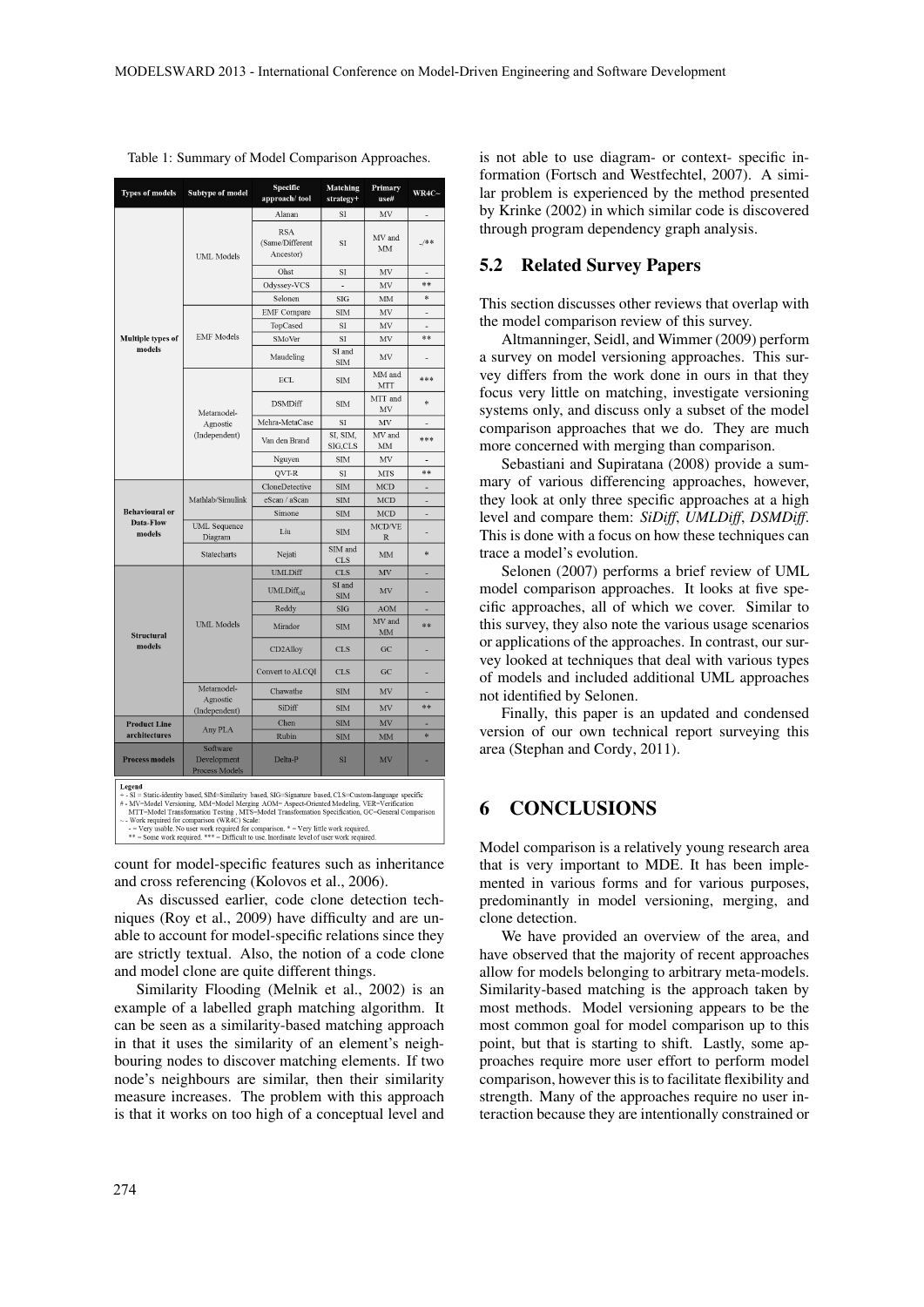are made to deal with multiple situations.

There is still much room for maturity in model comparison and it is an important area that must be in the minds of MDE supporters, as it has many benefits and is widely-applicable. It is our hope that this survey paper of model comparison acts as a reference guide for both model-driven engineers and researchers.

## REFERENCES

- Al-Batran, B., Schatz, B., and Hummel, B. (2011). Semantic clone detection for model-based development of embedded systems. *Model Driven Engineering Languages and Systems*, pages 258–272.
- Alalfi, M. H., Cordy, J. R., Dean, T. R., Stephan, M., and Stevenson, A. (2012). Models are code too: Near-miss clone detection for simulink models. In *ICSM*, volume 12.
- Alanen, M. and Porres, I. (2003). Difference and union of models. In *UML*, pages 2–17.
- Alanen, M. and Porres, I. (2005). Version control of software models. *Advances in UML and XML-Based Software Evolution*, pages 47–70.
- Altmanninger, K., Kappel, G., Kusel, A., Retschitzegger, W., Seidl, M., Schwinger, W., and Wimmer, M. (2008). AMOR-towards adaptable model versioning. In *MCCM*, volume 8, pages 4–50.
- Altmanninger, K., Seidl, M., and Wimmer, M. (2009). A survey on model versioning approaches. *International Journal of Web Information Systems*, 5(3):271–304.
- Barrett, S., Butler, G., and Chalin, P. (2010). Mirador: a synthesis of model matching strategies. In *IWMCP*, pages 2–10.
- Berardi, D., Calvanese, D., and De Giacomo, G. (2005). Reasoning on UML class diagrams. *Artificial Intelligence*, 168(1-2):70–118.
- Brun, C. and Pierantonio, A. (2008). Model differences in the Eclipse modelling framework. *The European Journal for the Informatics Professional*, pages 29–34.
- Chawathe, S., Rajaraman, A., Garcia-Molina, H., and Widom, J. (1996). Change detection in hierarchically structured information. In *ICMD*, pages 493–504.
- Chen, J. and Cui, H. (2004). Translation from adapted UML to promela for corba-based applications. *Model Checking Software*, pages 234–251.
- Chen, P., Critchlow, M., Garg, A., Van der Westhuizen, C., and van der Hoek, A. (2004). Differencing and merging within an evolving product line architecture. *PFE*, pages 269–281.
- Cicchetti, A., Di Ruscio, D., and Pierantonio, A. (2007). A metamodel independent approach to difference representation. *Technology*, 6(9):165–185.
- Cicchetti, A., Di Ruscio, D., and Pierantonio, A. (2008). Managing model conflicts in distributed development. In *Models*, pages 311–325.
- Clavel, M., Duran, F., Eker, S., Lincoln, P., Marti-Oliet, N., Meseguer, J., and Quesada, J. (2002). Maude: specification and programming in rewriting logic. *Theoretical Computer Science*, 285(2):187–243.
- Cobena, G., Abiteboul, S., and Marian, A. (2002). Detecting changes in XML documents. In *ICDE*, pages 41–52.
- D'Amato, C., Staab, S., and Fanizzi, N. (2008). On the influence of description logics ontologies on conceptual similarity. *Knowledge Engineering: Practice and Patterns*, pages 48–63.
- Deissenboeck, F., Hummel, B., Juergens, E., Pfaehler, M., and Schaetz, B. (2010). Model clone detection in practice. In *IWSC*, pages 57–64.
- Deissenboeck, F., Hummel, B., Jurgens, E., Schatz, B., Wagner, S., Girard, J., and Teuchert, S. (2009). Clone detection in automotive model-based development. In *ICSE*, pages 603–612.
- Dijkman, R., Dumas, M., Van Dongen, B., Karik, R., and Mendling, J. (2011). Similarity of business process models: Metrics and evaluation. *Information Systems*, 36(2):498–516.
- Elrad, T., Aldawud, O., and Bader, A. (2002). Aspectoriented modeling: Bridging the gap between implementation and design. In *Generative Programming and Component Engineering*, pages 189–201.
- Farail, P., Gaufillet, P., Canals, A., Le Camus, C., Sciamma, D., Michel, P., Cregut, X., and Pantel, M. (2006). The topcased project: a toolkit in open source for critical aeronautic systems design. *ERTS*, pages 1–8, electronic.
- Fortsch, S. and Westfechtel, B. (2007). Differencing and merging of software diagrams state of the art and challenges. *ICSDT*, pages 1–66.
- Gheyi, R., Massoni, T., and Borba, P. (2005). An abstract equivalence notion for object models. *Electronic Notes in Theoretical Computer Science*, 130:3–21.
- Girschick, M. (2006). Difference detection and visualization in UML class diagrams. *Technical University of Darmstadt Technical Report TUD-CS-2006-5*, pages 1– 15.
- Kelter, U., Wehren, J., and Niere, J. (2005). A generic difference algorithm for UML models. *Software Engineering*, 64:105–116.
- Kolovos, D. (2009). Establishing correspondences between models with the epsilon comparison language. In *Model Driven Architecture-Foundations and Applications*, pages 146–157.
- Kolovos, D., Di Ruscio, D., Pierantonio, A., and Paige, R. (2009). Different models for model matching: An analysis of approaches to support model differencing. In *CVSM*, pages 1–6.
- Kolovos, D., Paige, R., and Polack, F. (2006). Model comparison: a foundation for model composition and model transformation testing. In *IWGIMM*, pages 13–20.
- Koschke, R. (2006). Survey of research on software clones. *Duplication, Redundancy, and Similarity in Software*, pages 1–24,electronic.
- Krinke, J. (2002). Identifying similar code with program dependence graphs. In *WCRE*, pages 301–309.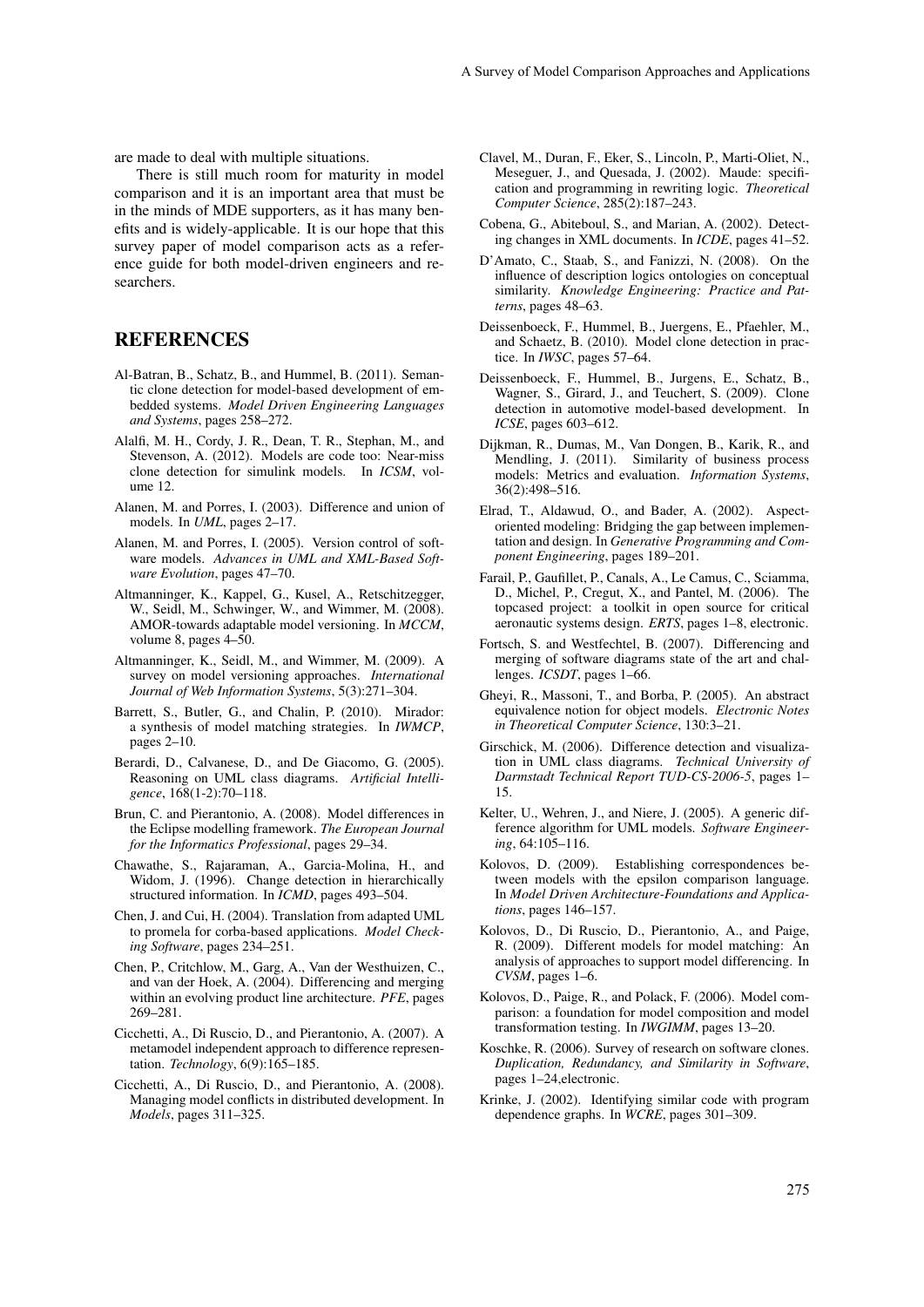- Latella, D., Majzik, I., and Massink, M. (1999). Automatic verification of a behavioural subset of UML statechart diagrams using the SPIN model-checker. *Formal Aspects of Computing*, 11(6):637–664.
- Letkeman, K. (2005). Comparing and merging UML models in IBM Rational Software Architect. *IBM Rational - Technical Report (Online)*.
- Letkeman, K. (2007). Comparing and merging UML models in IBM Rational Software Architect: Part 7. http://www.ibm.com/developerworks/rational/library/ 07/0410 letkeman/.
- Lilius, J. and Paltor, I. (1999). Formalising UML state machines for model checking. *UML*, pages 430–444.
- Lin, Y., Gray, J., and Jouault, F. (2007). DSMDiff: a differentiation tool for domain-specific models. *European Journal of Information Systems*, 16(4):349–361.
- Lin, Y., Zhang, J., and Gray, J. (2004). Model comparison: A key challenge for transformation testing and version control in model driven software development. In *OOPSLA Workshop on Best Practices for Model-Driven Software Development*, volume 108, pages 6, electronic.
- Liu, H., Ma, Z., Zhang, L., and Shao, W. (2007). Detecting duplications in sequence diagrams based on suffix trees. In *APSEC*, pages 269–276.
- Maoz, S., Ringert, J., and Rumpe, B. (2011a). Cd2alloy: Class diagrams analysis using alloy revisited. *Model Driven Engineering Languages and Systems*, pages 592– 607.
- Maoz, S., Ringert, J., and Rumpe, B. (2011b). A manifesto for semantic model differencing. In *ICMSE*, MOD-ELS'10, pages 194–203.
- Mehra, A., Grundy, J., and Hosking, J. (2005). A generic approach to supporting diagram differencing and merging for collaborative design. In *ASE*, pages 204–213.
- Melnik, S., Garcia-Molina, H., and Rahm, E. (2002). Similarity flooding: A versatile graph matching algorithm and its application to schema matching. In *ICDE*, pages 117– 128.
- Mens, T. (2002). A state-of-the-art survey on software merging. *TSE*, 28(5):449–462.
- Nejati, S., Sabetzadeh, M., Chechik, M., Easterbrook, S., and Zave, P. (2007). Matching and merging of statecharts specifications. In *ICSE*, pages 54–64.
- Nentwich, C., Emmerich, W., Finkelstein, A., and Ellmer, E. (2003). Flexible consistency checking. *TOSEM*, 12(1):28–63.
- Nguyen, T. (2006). A novel structure-oriented difference approach for software artifacts. In *CSAC*, volume 1, pages 197–204.
- Oda, T. and Saeki, M. (2005). Generative technique of version control systems for software diagrams. In *ICSM*, pages 515–524.
- Ohst, D., Welle, M., and Kelter, U. (2003). Differences between versions of UML diagrams. *ACM SIGSOFT Software Engineering Notes*, 28(5):227–236.
- Oliveira, H., Murta, L., and Werner, C. (2005). Odysseyvcs: a flexible version control system for UML model elements. In *SCM*, pages 1–16.
- Pham, N., Nguyen, H., Nguyen, T., Al-Kofahi, J., and Nguyen, T. (2009). Complete and accurate clone detection in graph-based models. In *ICSE*, pages 276–286.
- Reddy, R., France, R., Ghosh, S., Fleurey, F., and Baudry, B. (2005). *Model Composition - A Signature-Based Approach*.
- Reiter, T., Altmanninger, K., Bergmayr, A., Schwinger, W., and Kotsis, G. (2007). Models in conflict-detection of semantic conflicts in model-based development. In *MDEIS*, pages 29–40.
- Rho, J. and Wu, C. (1998). An efficient version model of software diagrams. In *APSEC*, pages 236–243.
- Rivera, J. and Vallecillo, A. (2008). Representing and operating with model differences. *Objects, Components, Models and Patterns*, pages 141–160.
- Roy, C., Cordy, J., and Koschke, R. (2009). Comparison and evaluation of code clone detection techniques and tools: A qualitative approach. *Science of Computer Programming*, 74(7):470–495.
- Rubin, J. and Chechik, M. (2012). Combining related products into product lines. In *15th International Conference on Fundamental Approaches to Software Engineering*. To Appear.
- Schipper, A., Fuhrmann, H., and von Hanxleden, R. (2009). Visual comparison of graphical models. In *ICECCS*, pages 335–340.
- Sebastiani, M. and Supiratana, P. (2008). Tracing the differences on an evolving software model. http:// www.idt.mdh.se/kurser/ct3340/archives/ht08/papersRM 08/28.pdf.
- Selonen, P. (2007). A Review of UML Model Comparison Approaches. In *NW-MoDE*, pages 37–51.
- Selonen, P. and Kettunen, M. (2007). Metamodel-based inference of inter-model correspondence. In *ECSMR*, pages 71–80.
- Shvaiko, P. and Euzenat, J. (2005). A survey of schemabased matching approaches. *Journal on Data Semantics IV*, pages 146–171.
- Soto, M. (2007). Delta-p: Model comparison using semantic web standards. *Softwaretechnik-Trends*, 2:27–31.
- Soto, M. and Munch, J. (2006). Process model difference analysis for supporting process evolution. *Software Process Improvement*, pages 123–134.
- Stephan, M., Alafi, M., Stevenson, A., and Cordy, J. (2012). Towards qualitative comparison of simulink model clone detection approaches. In *IWSC*, pages 84–85.
- Stephan, M. and Cordy, J. R. (2011). A survey of methods and applications of model comparison. Technical report, Queen's University. TR. 2011-582 Rev. 2.
- Stephan, M. and Cordy, J. R. (2013). Application of model comparison techniques to model transformation testing. In *MODELSWARD*. to appear.
- Stevens, P. (2009). A simple game-theoretic approach to checkonly qvt relations. *Theory and Practice of Model Transformations*, pages 165–180.
- Storrle, H. (2010). Towards clone detection in uml domain models. In *ECSA*, pages 285–293.